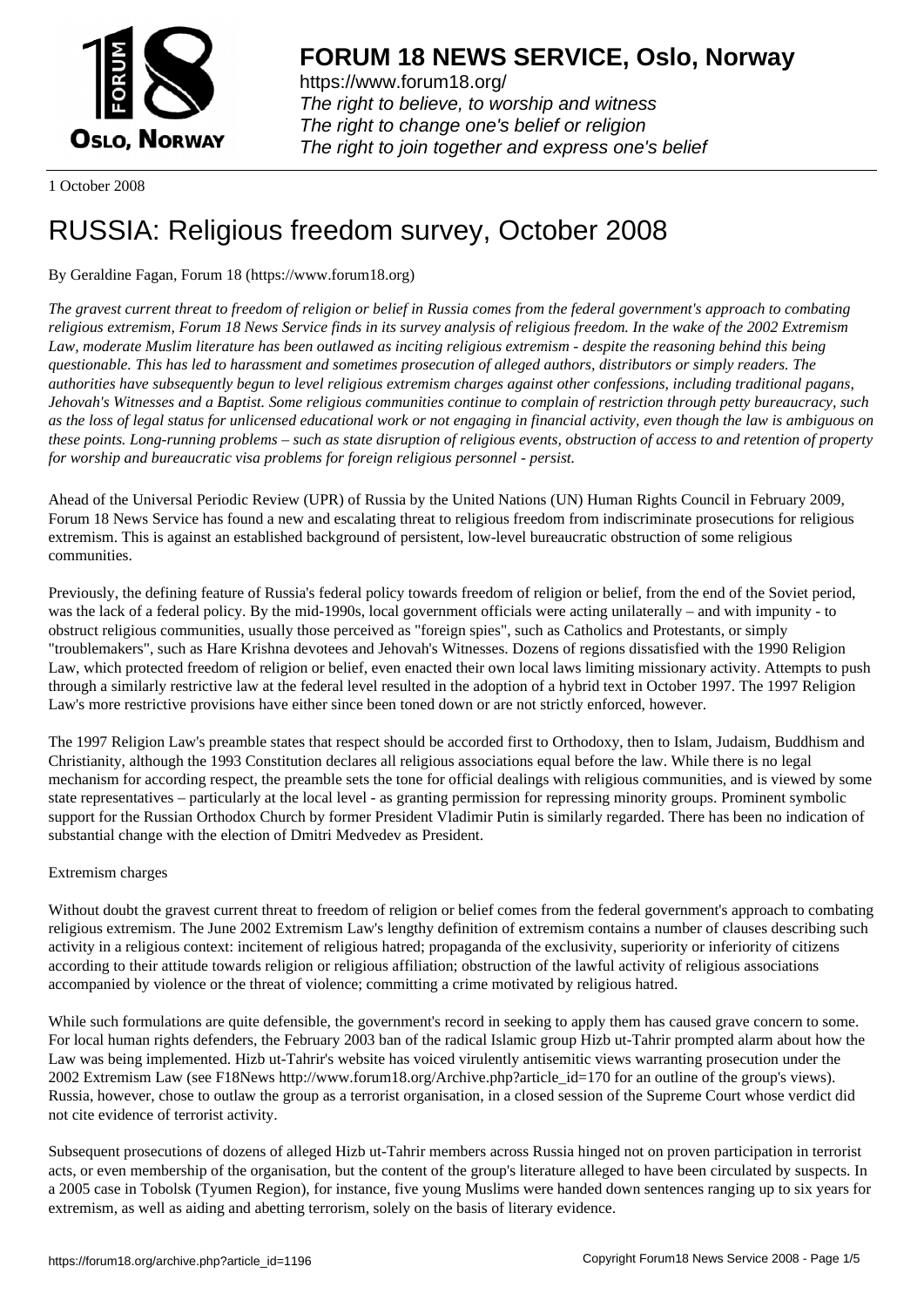The Hizb ut-Tahrir texts in question were not those content invites prosecution for  $\mu$ experts whose analysis secured convictions did not identify such elements. Rather, in assessing this literature, a former scientific atheism lecturer concluded that its "call to the universal Islamisation of humanity signifies nothing less than propaganda for coups d'etat and violent change in the state and order of every country." Vladimir Viktorov also maintained that the literature "propagandises the idea of the superiority of Islam, and therefore Muslims, over other religions and the people who adhere to them."

This latter assertion features prominently in every subsequent ban or attempt to ban allegedly religious extremist literature known to Forum 18. Its flaw is to confuse claims that those citizens holding a particular belief are superior - which is defined as extremism by the 2002 Law - with claims that a particular religious or non-religious belief itself is superior to other beliefs. The right to be able to make this kind of claim and to criticise religious and non-religious beliefs of all kinds is, in international human rights law, a fundamental part of the right to religious freedom.

The trials of suspected Hizb ut-Tahrir members heralded a move towards banning more mainstream Islamic literature. Previously, in early 2003, assertions about the supposedly extremist nature of declaring the superiority of a faith by the very same former scientific atheism literature, Vladimir Viktorov, failed even to reach court in Yekaterinburg (Sverdlovsk Region).

Four years on, however, the text at issue in that instance – Muhammad Ali al-Hashimi's "The Personality of a Muslim" – was banned as extremist by Buguruslan City Court (Orenburg Region). The work – which Forum 18 has read in full – is a manual of Koran-based etiquette whose sole emphasis is on kindness and generosity, including towards non-Muslims. In May 2008 a criminal case was opened against the head of Moscow Islamic University's publishing department, Aslambek Ezhayev, for distribution of "The Personality of a Muslim".

A similar change – reversing a previously unsuccessful prosecution attempt – involves the work of moderate Turkish theologian Said Nursi (1876-1960). In April 2005 a court in the Siberian city of Omsk failed to convict a local Muslim of religious extremism for distributing "Fruits of Faith", one part of Nursi's Risale-i-Nur (Messages of Light). In May 2007, however, a Moscow court banned in closed session all parts of Risale-i-Nur in Russian translation, again relying solely upon literary analysis by psycholinguists and linguists. A group of women who form a study group centred on Nursi's works in the Russian republic of Tatarstan have complained to Forum 18 that they were hounded by the local FSB security service for two years as a prelude to the ban, suffering raids, book confiscations and forced psychiatric examinations. In December 2007, officials from regional public prosecutors' offices and the FSB searched homes of Nursi readers across Russia.

First published in July 2007 and updated every few months, Russia's Federal List of Extremist Materials contained 255 named items by the end of August 2008. These include "The Personality of a Muslim" and all 14 books of Risale-i-Nur. A city or district court ruling anywhere in Russia is sufficient for a work to be entered onto the List and so banned throughout the country.

Russia's Ombudsman for Human Rights, Vladimir Lukin, denounced the Nursi literature trial even before its verdict. "It is very important that we do not allow interference in the convictions and beliefs of millions of citizens on the poorly grounded, unproven pretext of fighting against extremism," he warned, "as this really could provoke wide-scale violations of their right to freedom of belief."

Handed a list of the 16 publications – including "The Personality of a Muslim", outlawed as extremist by Buguruslan City Court in August 2007 - Moscow-based Islam specialist Aleksei Malashenko told Forum 18 that they were simply Islamic history and philosophy. He described the ban as "stupidity".

Several of the works banned by Buguruslan City Court featured on a 2005 list of "sectarian (Wahhabi-fundamentalist) literature" drawn up by the Bashkortostan-based Central Spiritual Directorate of Muslims of Russia. Accusations of Islamic extremism – commonly termed "Wahhabism" in Russia after Sheikh al-Wahhab, whose teachings form the religious basis of the present-day kingdom of Saudi Arabia – often colour disputes between the country's rival Muslim organisations. The potential danger of such allegations is graphically illustrated by the situation in the North Caucasus republic of Kabardino-Balkaria. Local Muslims here have told Forum 18 that the state's backing of one Muslim faction in such a dispute, and brutal treatment of the other Muslim faction, contributed to a bloody uprising in October 2005.

Latterly, Russia's "religious extremist" category has widened ever further. In April 2008, the authorities in Tatarstan issued official warnings about extremist activity to its Tatar-Turkish lycees – non-selective secular secondary schools – in connection with the region's criminal investigation into followers of Said Nursi. In December 2006, one of the main traditional pagan priests in the Volga republic of Mari-El was sentenced to 120 hours' labour, partly for inciting religious hatred, for writing and distributing a brochure criticising world religions. In June 2008, a Moscow district public prosecutor issued an extremism warning to a local Baptist pastor without specifying its grounds for doing so.

In late 2007, the authorities in Rostov-on-Don Region ordered investigations into local communities of Jehovah's Witnesses after an expert literary analysis declared some of their well-known tracts extremist. In May 2008, the public prosecutor's office in the town of Asbest (Sverdlovsk Region) issued warnings to a local Jehovah's Witness community on the same grounds.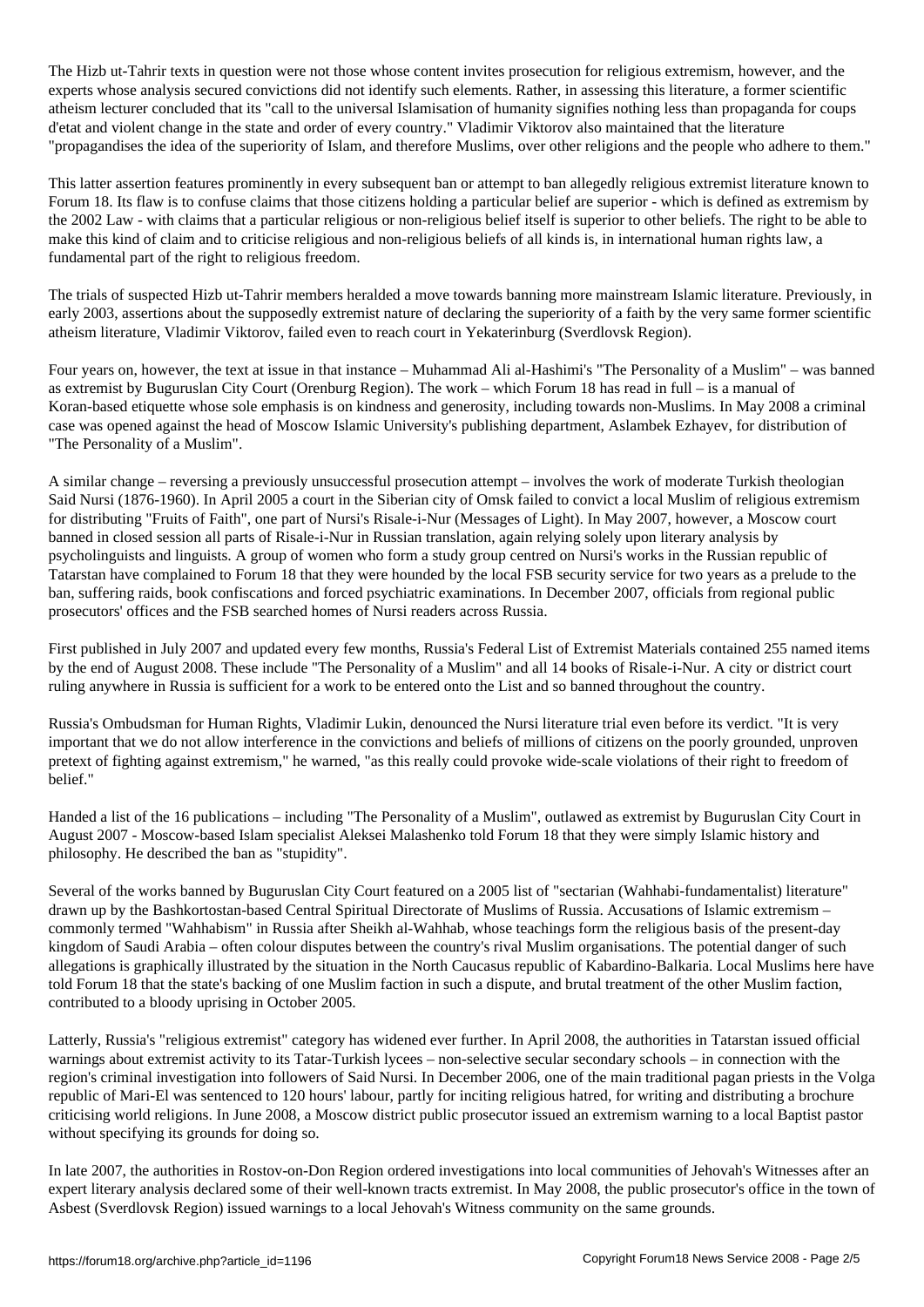while a district court in the Jehovah's Witnesses' local religious organisation in Moscow guilty of Jehovah's W extremism, it succeeded in banning it on other grounds in 2004. The Jehovah's Witnesses made an appeal against this long-running prosecution to the European Court of Human Rights (ECtHR) on 11 December 2001, updated by supplementary material on 15 December 2004. The ECtHR has yet to pronounce on the admissibility of the complaint.

### Large-scale disruptions of religious activities

Despite the ban, Moscow Jehovah's Witnesses have broadly been able to function under the legal umbrella of their federal organisation. While they have faced some rental restrictions and occasional impediment to their preaching activity, their summer 2007 stadium congress in the Russian capital met with no obstruction, for example. However, if Asbest Town Court – or any other court – were to succeed in banning Jehovah's Witness literature as extremist, this would prevent its distribution across Russia and could even lead to a ban on the federal organisation and all its affiliates.

The authorities have recently stepped up their action against Jehovah's Witnesses in other ways, too. In what the organisation's representatives describe as an unprecedented, co-ordinated campaign in 2008, state officials prevented at least eight Jehovah's Witness regional summer congresses from taking place, while a further 30 went ahead despite similar attempts to obstruct them. Previously, a handful of congresses were blocked or disrupted in 2003-5, but all went ahead in 2007.

In cases where the ECtHR has found against Russia on a religious freedom issue, the state has subsequently paid compensation in full. The Moscow branch of the Salvation Army, a community of Jehovah's Witnesses in the Urals city of Chelyabinsk and an evangelical church in Chekhov (Moscow Region) all received such payments in 2007. However, in the case of the Salvation Army – the only one where the legal situation which led to the violation could be changed – Russia has taken no action, even though this is an ECtHR requirement. The Salvation Army thus continues to function in Moscow using the legal personality status it had before the 1997 Religion Law, as this has not been annulled as was threatened. However, it is still unable to re-register in line with that law, however, as the deadline has expired.

### Liquidation concerns

Following the 1997 Law's end of 2000 deadline, some 2,000 religious organisations were subject to liquidation for failing to re-register. Without legal personality status, a liquidated organisation would still have the right to worship on premises provided by its members and teach its own followers as a "religious group", but nothing more (although this is not generally policed). Most of the dissolved organisations were presumably defunct, however, as no wave of complaints ensued.

Particularly since the Justice Ministry's Federal Registration Service (FRS) was allocated wider monitoring powers in 2004, religious communities have complained of a marked increase in state scrutiny and bureaucracy. Concern arose, therefore, when the FRS demanded more detailed annual accounts from religious organisations under the 2006 so-called NGO Law. The Russian Orthodox Church achieved a notable concession for all confessions in April 2007, when the law's accounting procedure was substantially simplified for religious organisations.

Nevertheless, worries about liquidation resurfaced from the end of 2007, when regional FRS departments began to announce the court liquidation of notable numbers of religious organisations: 11 in Chuvashia, seven in Moscow and at least 25 in Tyumen Region, for example. In Nizhny Novgorod, 55 religious organisations received official warnings in 2007, mostly for failing to submit annual accounts on time. Tax inspectorates may also remove a religious organisation from the Single State Register of Legal Personalities without a court order if it fails to submit a tax return and has not conducted financial transactions for a year. Here again, however, the majority of affected organisations appear to be either defunct or unconcerned by the loss of legal personality status. The office of Russia's Human Rights Ombudsman has told Forum 18 that it has not received a single complaint on this issue, and the Moscow-based Slavic Centre for Law and Justice, which specialises in religious freedom issues, has dealt with only a handful.

In one such case, a local tax inspectorate's decision to remove a Baptist church in Krasnodar Region from the Single State Register in March 2007 was declared unlawful in May 2008. The church's activity does not require formal financial transactions, so it had thought submission of accounts to be unnecessary. In another case, a small Methodist church in Belgorod Region was dissolved by court order in February 2008 for failing to file a report about its annual activities on time. As officials in this region insist that religious communities cannot use a private home as a legal address and obstruct the use of public and commercial premises, the church is likely to find it very difficult to regain legal personality status.

The impact of the 14 July 2008 abolition of the FRS and transfer of its powers back to the Justice Ministry proper is not yet clear.

#### Religious education controversy

In some cases, a functioning religious organisation may find itself dissolved for educational activity which local officials believe should be licensed. A Pentecostal Bible Centre in Chuvashia was dissolved for unlicensed educational activity in August 2007 and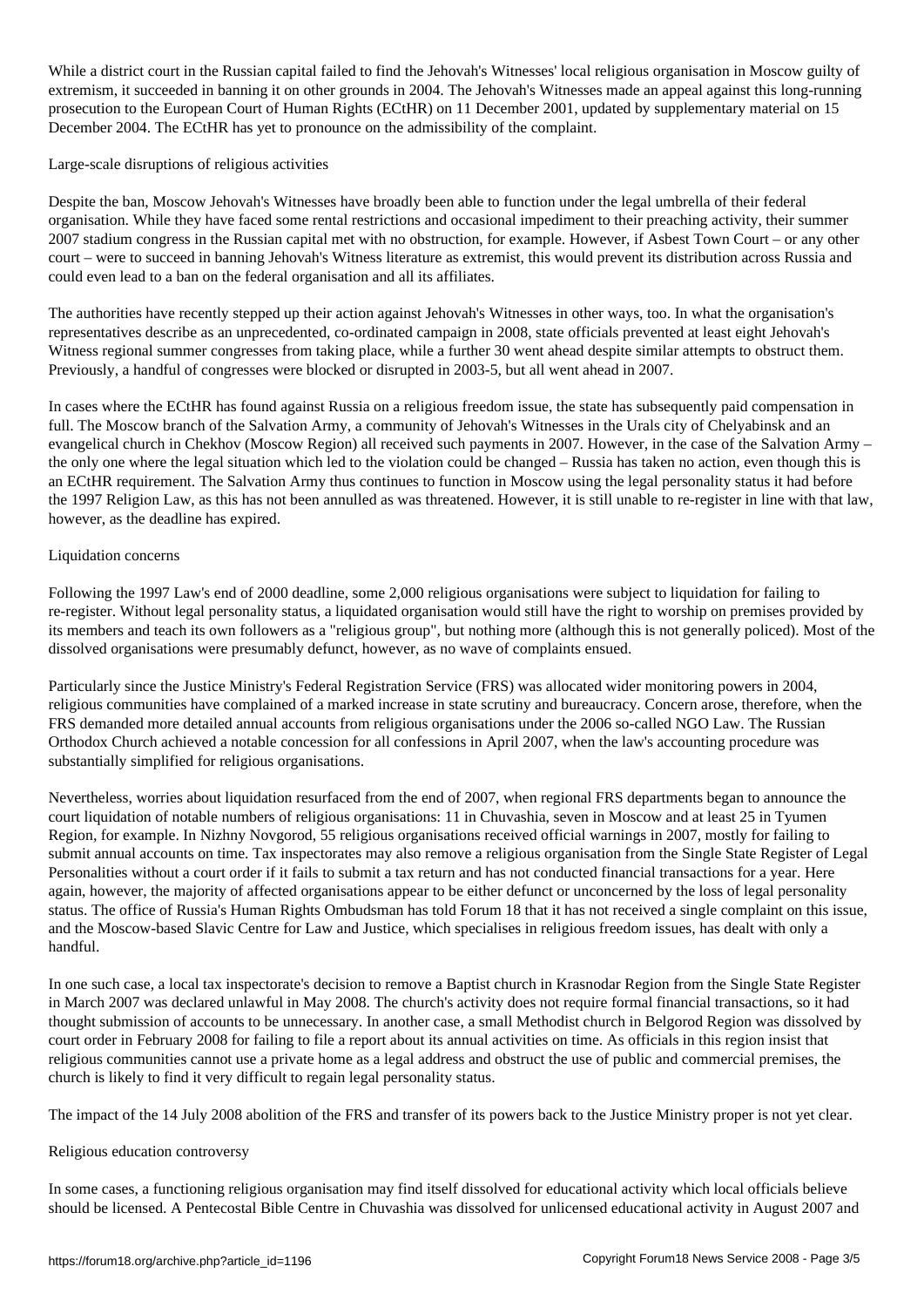ceremony in Tolyatti (Samara Region), claiming that the church requires a licence for educational activity. In March 2008, Smolensk Regional Court dissolved Smolensk United Methodist Church for running a Sunday school – which has only four pupils – for not having an education licence.

Confusion has persisted over what type of religious activity requires such a licence. The 1997 Law distinguishes between "education" – for which a religious organisation appears to require a licence - and "teaching", for which it definitely does not. Quashing Smolensk Regional Court's verdict against the local Smolensk church in a landmark 10 June 2008 ruling, Russia's Supreme Court determined that a licence is required for educational activity if "accompanied by confirmation that the student has attained levels of education prescribed by the state." A yeshiva (Jewish school) which the Moscow city authorities announced in March 2008 would be dissolved, for not having an educational licence, now hopes that it will legally be able to continue its activity as "teaching".

In recent years there have been complaints by non-Orthodox parents – with different or no religious beliefs - that the Foundations of Orthodox Culture course in state schools is compulsory catechetical education, rather than voluntary cultural education. Provision of the course across Russia is patchy. Its imposition has gone furthest in Belgorod Region, where it was introduced as a compulsory subject for all pupils in 2006. In September 2007, however, then President Vladimir Putin publicly rejected this approach while on a visit to Belgorod. He stated that: "Our Constitution says that the Church is separate from the state. You know how I feel, including towards the Russian Orthodox Church. But if anyone thinks that we should proceed differently, that would require a change to the Constitution. I do not believe that is what we should be doing now." While it is unclear how the situation will develop, the federal authorities are now unlikely to support anything more than strictly optional study of religious subjects.

### Foreigners' visa problems

The Ukrainian pastor of a Kiev-based charismatic church was deported from a Moscow airport in February 2008, but no further cases of visa denials or deportations of foreign religious personnel are known to Forum 18 from the past two years. Over 50 foreign religious workers – including Catholics, Protestants, Muslims, Buddhists and a Jew – have been barred from Russia since 1998. A small number of those who had earlier been barred have since managed to return.

While not targeted at religious communities, new visa rules introduced in October 2007 allowing foreigners with a business or humanitarian visa – which includes religious work – to spend only 90 out of every 180 days in Russia have had a harsh impact on many religious organisations, particularly those which for historical reasons depend upon foreigners, such as the Catholic Church. The difficulties are avoidable, but the procedures for obtaining temporary residency or a work permit – which allow an unbroken stay in Russia – are lengthy and time consuming.

### Property problems

A major problem for all confessions, in varying degrees, continues to be the acquisition or retention of places of worship. A new factor in such situations is commercial pressures, particularly in the economically more successful parts of Russia. In the Far Eastern city of Khabarovsk, for example, a parish of the Russian Orthodox Church was forced out of a historical church in October 2007 when the hospital complex to which it belongs was bought by a commercial enterprise. In Kaluga, Word of Life Pentecostal Church has similarly come under sustained pressure after it found its land and building surrounded by the construction of a shopping centre.

In other cases, places of worship are threatened when officials question whether they have been built with proper approval or to safety standards, in what the religious communities concerned believe to be a pretext for harassment. In the southern city of Astrakhan, demolition of an unfinished mosque was postponed in 2007 due to a case pending at the European Court of Human Rights. In the Siberian republic of Khakassia, however, Glorification Pentecostal Church was forced to demolish its prayer hall in June 2007.

In Moscow, Molokans (an indigenous Russian Christian confession), the Hare Krishna community and Emmanuel Pentecostal Church are waging long-running bureaucratic battles for approval to construct houses of worship. Other groups, such as an Old Believer parish in Tambov Region, continue to face obstruction in trying to reclaim their historical places of worship. (END)

For a personal commentary by Irina Budkina, editor of the http://www.samstar.ucoz.ru Old Believer website, about continuing denial of equality to Russia's religious minorities, see F18News 26 May 2005 http://www.forum18.org/Archive.php?article\_id=570.

Analysis of the background to Russian policy on "religious extremism & quot is available in two articles: 'How the battle with "religious extremism" began' (F18News 27 April 2009 http://www.forum18.org/Archive.php?article\_id=1287) and 'The battle with "religious extremism" - a return to past methods?' (F18News 28 April 2009 http://www.forum18.org/Archive.php?article\_id=1288).

Reports on freedom of thought, conscience and belief in Russia can be found at http://www.forum18.org/Archive.php?query=&religion=all&country=10.